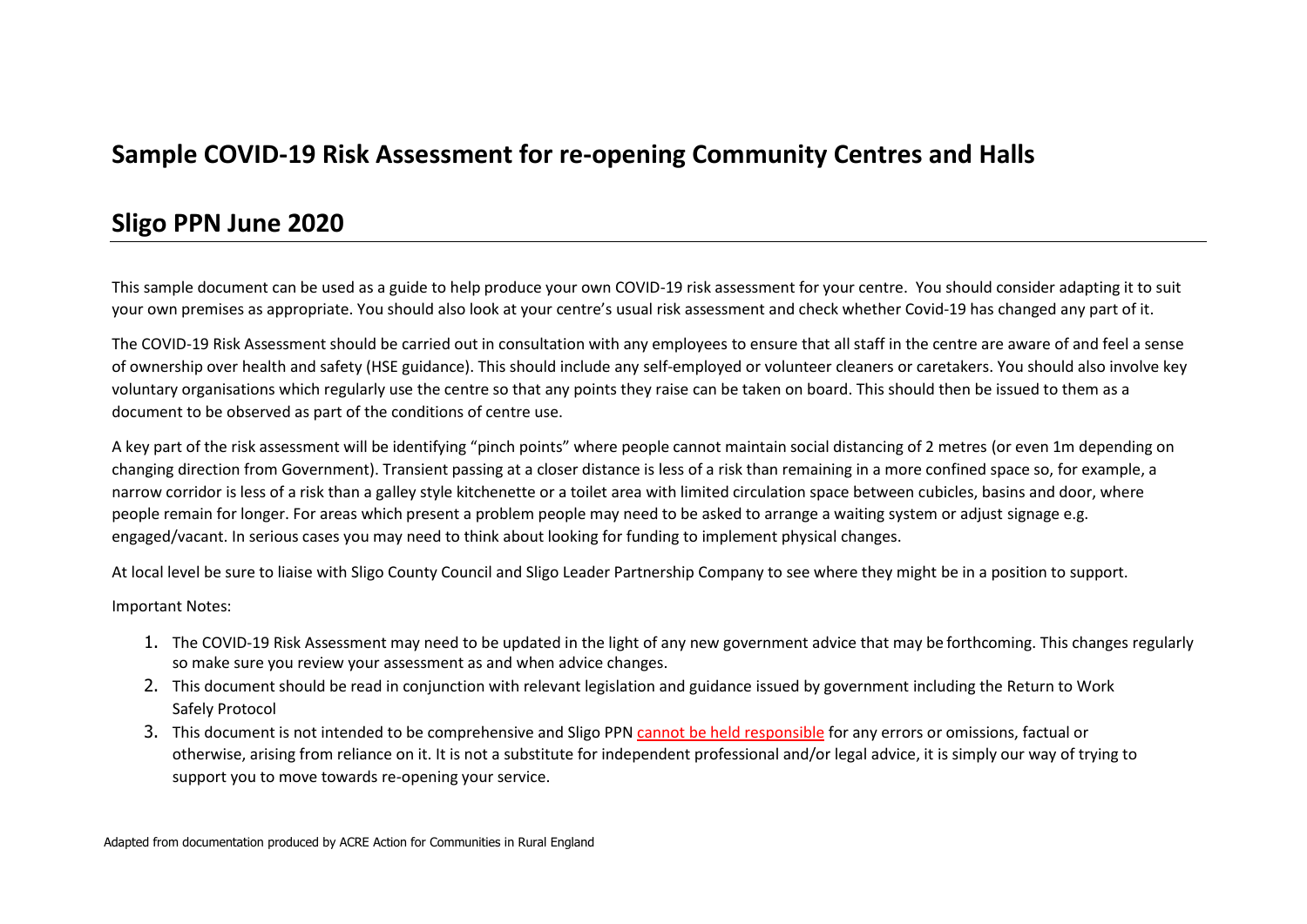| <b>Area or People at Risk</b>                                                     | <b>Risk identified</b>                                                    | <b>Actions to mitigate risk</b>                                                                                          | <b>Notes</b>                                                                                                       |
|-----------------------------------------------------------------------------------|---------------------------------------------------------------------------|--------------------------------------------------------------------------------------------------------------------------|--------------------------------------------------------------------------------------------------------------------|
| Staff, contractors and<br>volunteers $-$                                          | Cleaning surfaces infected by<br>people carrying the virus.               | Stay at home guidance if unwell at<br>entrance and in Main Hall.                                                         | Staff/volunteers may need guidance as to<br>cleaning. For example, cloths should be                                |
| Identify what work                                                                | Disposing of rubbish containing                                           | Staff/volunteers provided with protective                                                                                | used on light switches and electrical<br>appliances rather than spray                                              |
| activity or situations<br>might cause transmission<br>of the virus and likelihood | tissues and cleaning cloths.<br>Deep cleaning premises if someone         | overalls and plastic or rubber gloves.<br>Contractors provide their own.                                                 | disinfectants, rubberised and glued<br>surfaces can become damaged by use of<br>spray disinfectant too frequently. |
| staff could be exposed                                                            | falls ill with CV-19 on the premises.                                     | Staff/volunteers advised to wash outer<br>clothes after cleaning duties.                                                 | You should ensure that all staff and                                                                               |
|                                                                                   | <b>Occasional Maintenance</b><br>workers.                                 | <b>Staff given HSE guidance and</b>                                                                                      | volunteers understand and agree to these<br>principles.                                                            |
|                                                                                   |                                                                           | PPE for use in the event deep cleaning is<br>required.                                                                   | Look to waste disposal - can bins be<br>opened without handling?                                                   |
| Staff, contractors and                                                            | Staff/volunteers who are either                                           | Staff in the vulnerable category are                                                                                     | Staff and volunteers will need to be                                                                               |
| volunteers                                                                        | extremely vulnerable or over 70.                                          | advised not to attend work for the time<br>being.                                                                        | warned immediately if someone is tested<br>positive for COVID-19 who has been on                                   |
| Think about who could be<br>at risk and likelihood                                | Staff or volunteers carrying out<br>cleaning, caretaking or some internal | <b>Discuss situation with staff/volunteers</b>                                                                           | the premises.                                                                                                      |
| staff/volunteers could be<br>exposed.                                             | maintenance tasks could be exposed<br>if a person carrying the virus has  | over 70 to identify whether provision of<br>protective clothing and cleaning surfaces                                    | Details of a person's medical condition<br>must be kept confidential, unless the                                   |
|                                                                                   | entered the premises or falls ill.                                        | before they work is sufficient to mitigate<br>their risks, or whether they should cease<br>such work for the time being. | employee/volunteer agrees it can be<br>shared.                                                                     |
|                                                                                   | Mental stress from handling the<br>new situation.                         | Provide screen for any reception office.                                                                                 | It is important people know they can raise                                                                         |
|                                                                                   |                                                                           | Talk with staff, trustees and                                                                                            | concerns.                                                                                                          |
|                                                                                   |                                                                           | volunteers regularly to see if arrangements<br>are working.                                                              |                                                                                                                    |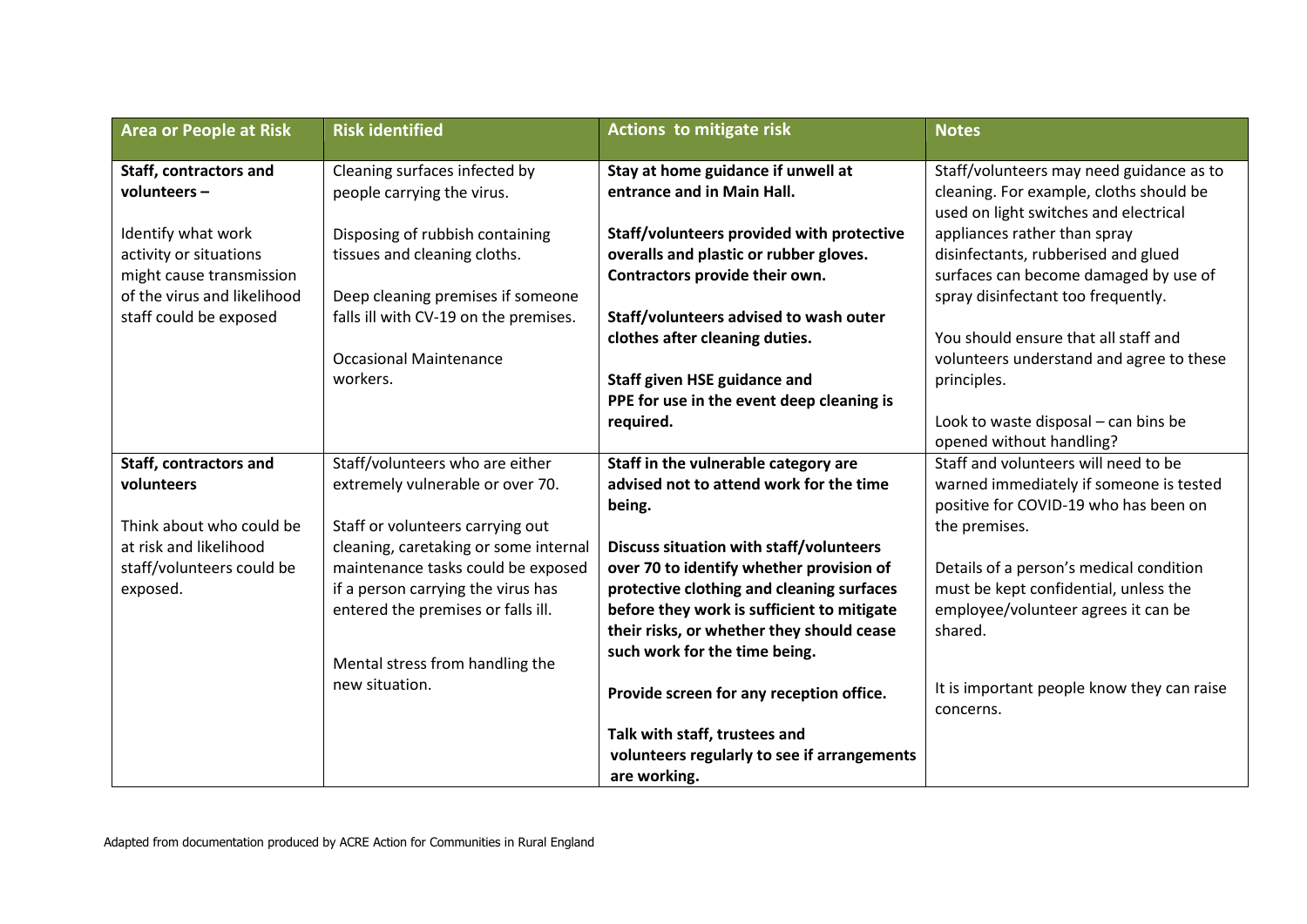| Car Park/paths/      | Social distancing is not observed as  | Mark out 2metre waiting area outside all       | Passing lapses in social distancing in      |
|----------------------|---------------------------------------|------------------------------------------------|---------------------------------------------|
| patio/exterior areas | people congregate before entering     | potential entrances with tape to encourage     | outside areas are less risky, the main risk |
|                      | premises.                             | care when queueing to enter.                   | is likely to be where people congregate     |
|                      |                                       |                                                | or for vulnerable people.                   |
|                      | Parking area is too congested to      | Cleaner asked to check area outside            |                                             |
|                      | allow social distancing.              | doors for rubbish which might be               | Ordinary litter collection arrangements     |
|                      |                                       | contaminated, e.g. tissues.                    | can remain in place.                        |
|                      | People drop tissues or PPE equipment  |                                                |                                             |
|                      | (gloves, masks)                       | Wear plastic gloves and remove.                | Provide plastic gloves.                     |
|                      |                                       |                                                |                                             |
|                      |                                       |                                                |                                             |
| Entrance             | Possible "pinch points" and busy      | Identify "pinch points" and busy areas.        | Hand sanitiser needs to be checked          |
| hall/lobby/corridors | areas where risk is social distancing | Consider marking out 2 metre (or 1 metre       | daily.                                      |
|                      | is not observed in a confined area.   | depending on guidance at the time)             |                                             |
|                      |                                       | spacing in entrance area.                      | Provide more bins, in entrance hall, each   |
|                      | Door handles, light switches in       |                                                | meeting room. Empty regularly. Ensure       |
|                      | frequent use.                         | Create one- way system and provide             | they can be used without hands.             |
|                      |                                       | signage.                                       |                                             |
|                      |                                       | Door handles and light switches to             |                                             |
|                      |                                       | be cleaned regularly.                          |                                             |
|                      |                                       |                                                |                                             |
|                      |                                       | Hand sanitiser to be provided by centre        |                                             |
|                      |                                       | and kept filled                                |                                             |
| Main Hall            | handles, light switches,<br>Door      | Door handles, light switches, window           | Cushioned chairs with arms are              |
|                      | window catches, tables, chair         | catches, tables, chairs and other              | important for older, infirm people. Clean   |
|                      | backs and arms.                       | equipment used to be cleaned regularly         | after every 'group'                         |
|                      |                                       | before use or by hall cleaning staff.          |                                             |
|                      | Soft furnishings which cannot be      |                                                | Avoid anyone else touching them unless      |
|                      | readily cleaned between use.          | <b>Cushioned chairs with arms are reserved</b> | wearing plastic gloves.                     |
|                      |                                       | only for those who need them by reason         |                                             |
|                      | Projection equipment. Screen.         | of infirmity and who have been socially        | Consider removing window curtains and       |
|                      | Window curtains or blinds             | isolating themselves.                          | any other items which are more difficult    |

Adapted from documentation produced by ACRE Action for Communities in Rural England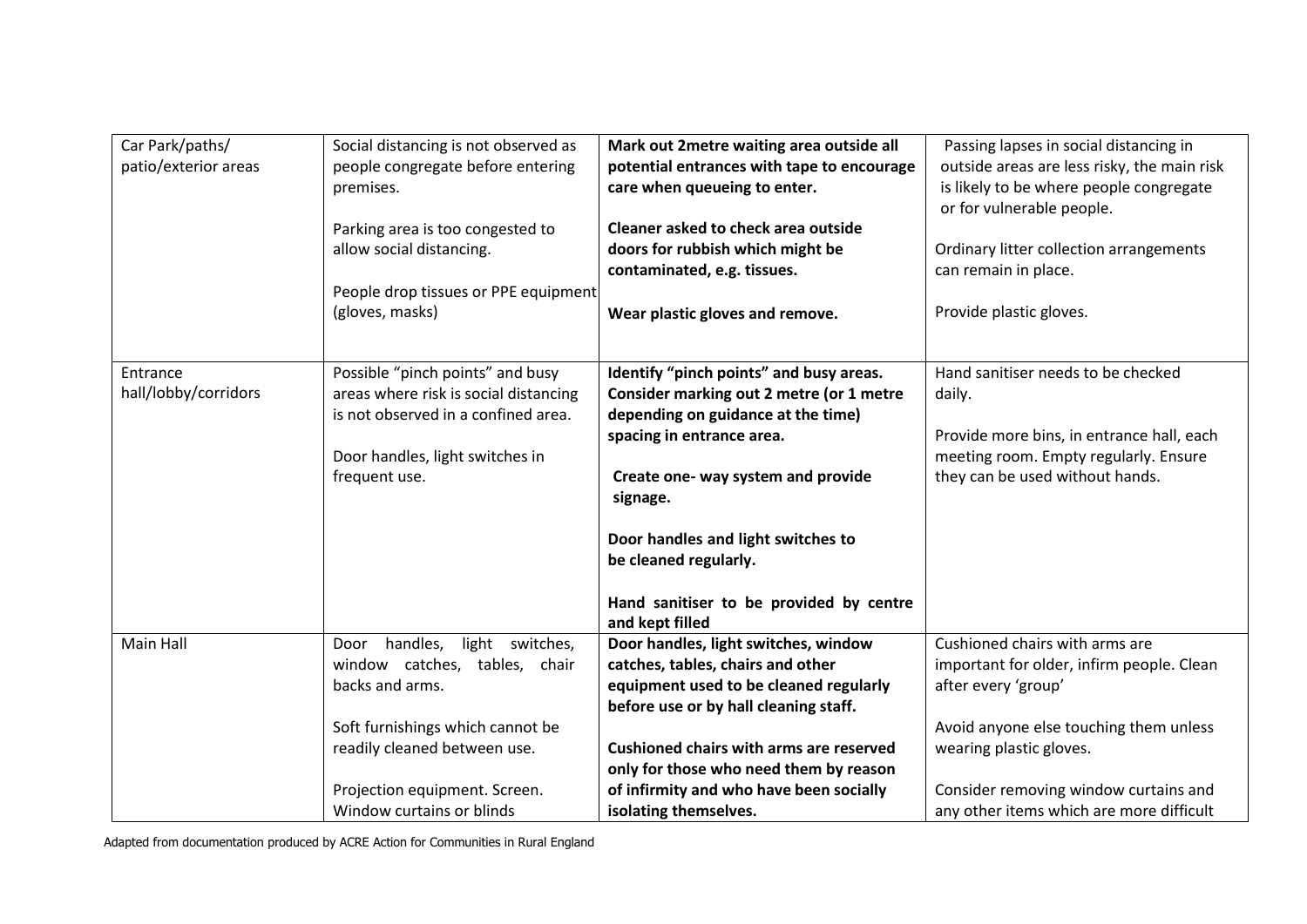|                         | Commemorative photos, displays.      |                                              | to clean and likely to be touched by the       |
|-------------------------|--------------------------------------|----------------------------------------------|------------------------------------------------|
|                         |                                      | Social distancing guidance to be observed    | public.                                        |
|                         | Social distancing to be observed     | by hirers in arranging their activities.     |                                                |
|                         |                                      | Hirers to be encouraged to wash hands        | Provide hand sanitiser and check               |
|                         |                                      | regularly.                                   | between each 'meeting'.                        |
| Small meeting rooms and | Social distancing more difficult in  | Recommend centre users are allocated         | Consider closing, only hiring when main        |
| offices                 | smaller areas                        | larger meeting spaces where possible and     | hall is not in use or as possible overflow for |
|                         |                                      | avoid use of small rooms, other than as      | activities when more attend than               |
|                         | Door and window handles              | offices.                                     | expected.                                      |
|                         | Light switches                       | Where small rooms have to be used you        |                                                |
|                         |                                      | will need to limit numbers of people.        | Physically remove seating to ensure only a     |
|                         | Tables, chair backs and arms.        |                                              | designated number of people can use a          |
|                         | Copier, laminator, shredder.         | Surfaces and equipment to be cleaned by      | specific room.                                 |
|                         |                                      | centre users where possible before use or    |                                                |
|                         | Floors with carpet tiles less easily | by designated centre cleaner.                | May provide a "kettle point" in individual     |
|                         | cleaned.                             |                                              | rooms to avoid two groups using the same       |
|                         |                                      | Rooms with carpeted floors not hired for     | kitchen.                                       |
|                         |                                      | keep fit type classes where people are       |                                                |
|                         |                                      | likely to be close to the floor.             |                                                |
|                         |                                      |                                              |                                                |
|                         |                                      | Wipe shared copier etc.                      |                                                |
| Kitchen                 | Social distancing more difficult     | Centre Users are asked to control numbers    | Cleaning materials to be made available in     |
|                         |                                      | using kitchen so as to ensure social         | clearly identified location, eg a box on one   |
|                         | Door and window handles Light        | distancing, especially for those over 70.    | of the kitchen surfaces, regularly checked     |
|                         | switches                             |                                              | and re-stocked as necessary.                   |
|                         |                                      | Centre Users to clean all areas likely to be |                                                |
|                         | Working surfaces, sinks              | used before use, wash, dry and stow          | Consider closing kitchen if not required       |
|                         | Cupboard/drawer handles.             | crockery and cutlery after use.              | or restricting access.                         |
|                         |                                      |                                              |                                                |
|                         | Fridge/freezer Crockery/cutlery      | Centre Users to bring own tea towels.        |                                                |
|                         | Kettle/hot water boiler              |                                              |                                                |
|                         |                                      | Hand sanitiser, soap & paper towels to       |                                                |
|                         | Cooker/Microwave                     | be provided. Consider encouraging hirers     |                                                |
|                         |                                      | to bring own Food & drink in short time.     |                                                |

Adapted from documentation produced by ACRE Action for Communities in Rural England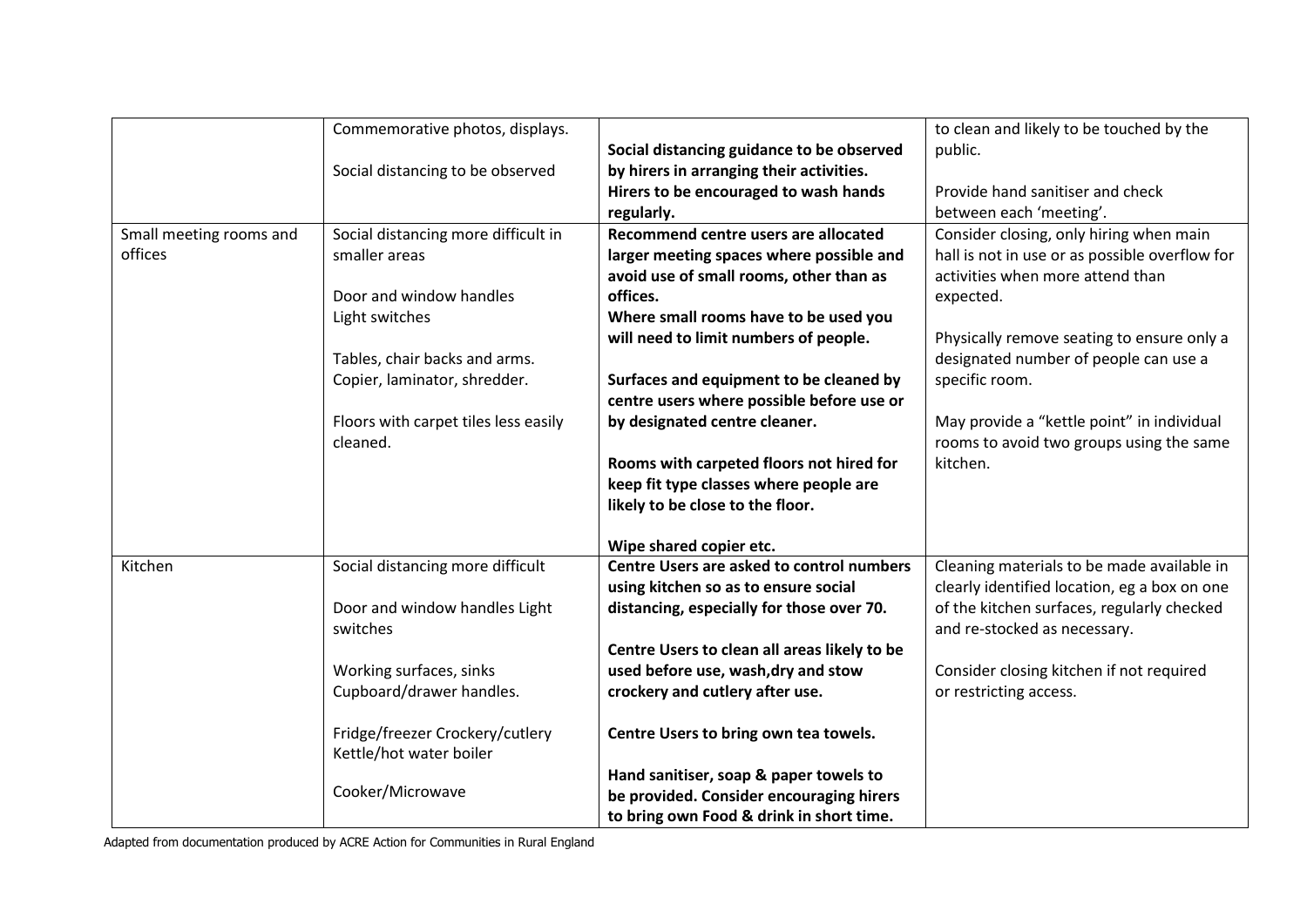| Store cupboards (cleaner<br>etc)              | Social distancing not possible Door<br>handles, light switch | Public access unlikely to be required.<br>Cleaner to decide frequency of cleaning. |                                                                            |
|-----------------------------------------------|--------------------------------------------------------------|------------------------------------------------------------------------------------|----------------------------------------------------------------------------|
| <b>Storage Rooms</b><br>(furniture/equipment) | Social distancing more difficult Door<br>handles in use.     | Decide whether dedicated cleaner cleans<br>or centre user to clean equipment       | Consider whether re- arrangement<br>or additional trolleys will facilitate |
|                                               |                                                              | required before use.                                                               | social distancing.                                                         |
|                                               | Equipment needing to be                                      |                                                                                    |                                                                            |
|                                               | moved not normally in use                                    | Centre user to control accessing and                                               |                                                                            |
|                                               |                                                              | stowing equipment to encourage<br>social distancing.                               |                                                                            |
| <b>Toilets</b>                                | Social distancing difficult.                                 | Centre users to control numbers accessing                                          | Ensure soap, paper towels, tissues and                                     |
|                                               |                                                              | toilets at one time, with attention to more                                        | toilet paper are regularly replenished,                                    |
|                                               | Surfaces in frequent use = door                              | vulnerable users.                                                                  | and hirer knows where to access for re-                                    |
|                                               | handles, light switches, basins,                             |                                                                                    | stocking if needed.                                                        |
|                                               | toilet handles, seats etc.                                   | Centre users to clean all surfaces etc                                             |                                                                            |
|                                               |                                                              | before public arrive unless staff have                                             |                                                                            |
|                                               | Baby changing and vanity                                     | precleaned out of hours.                                                           |                                                                            |
|                                               | surfaces, mirrors.                                           |                                                                                    |                                                                            |
|                                               |                                                              | Consider engaged/vacant signage and                                                |                                                                            |
|                                               |                                                              | posters to encourage 20 second hand<br>washing.                                    |                                                                            |
| <b>Boiler Room</b>                            | Door handle, light switch Social                             | Public access unlikely.                                                            |                                                                            |
|                                               | distancing not possible                                      |                                                                                    |                                                                            |
|                                               |                                                              | Cleaner to decide frequency of cleaning.                                           |                                                                            |
|                                               |                                                              |                                                                                    |                                                                            |
|                                               |                                                              |                                                                                    |                                                                            |
| <b>Stage</b>                                  | Curtains                                                     | Consider removal of stage curtains or                                              |                                                                            |
|                                               | Social distancing                                            | tying back out of reach.                                                           |                                                                            |
|                                               | Lighting and sound controls                                  | Hirer to control access and clean as                                               |                                                                            |
|                                               |                                                              | required.                                                                          |                                                                            |
|                                               |                                                              |                                                                                    |                                                                            |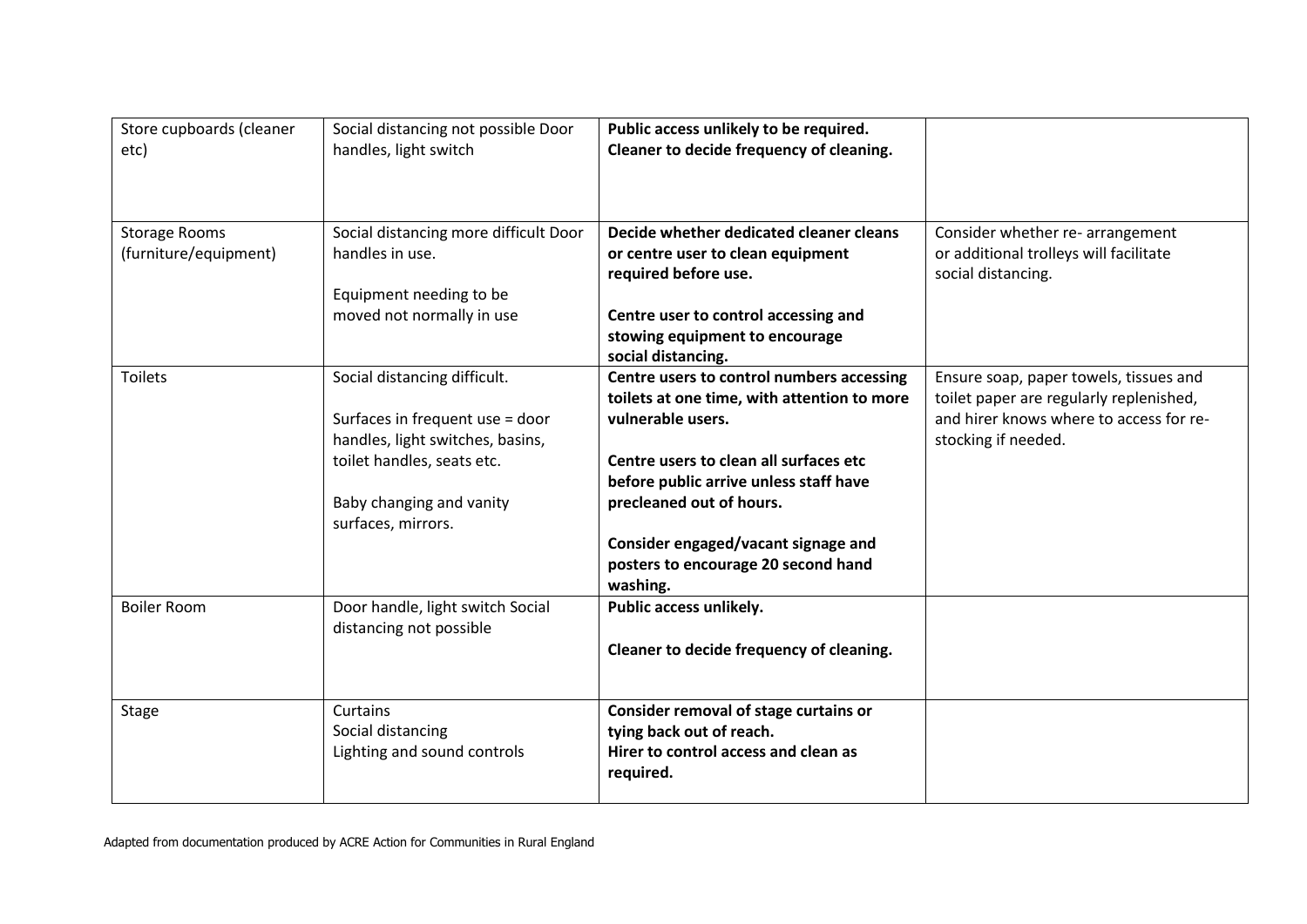| Events | Handling cash and tickets Too<br>many people arrive | Organisers arrange online systems and<br>cashless payments as far as possible.                            |  |
|--------|-----------------------------------------------------|-----------------------------------------------------------------------------------------------------------|--|
|        |                                                     | For performances seats to be limited,<br>booked in advance, 2<br>seats between individuals or households. |  |